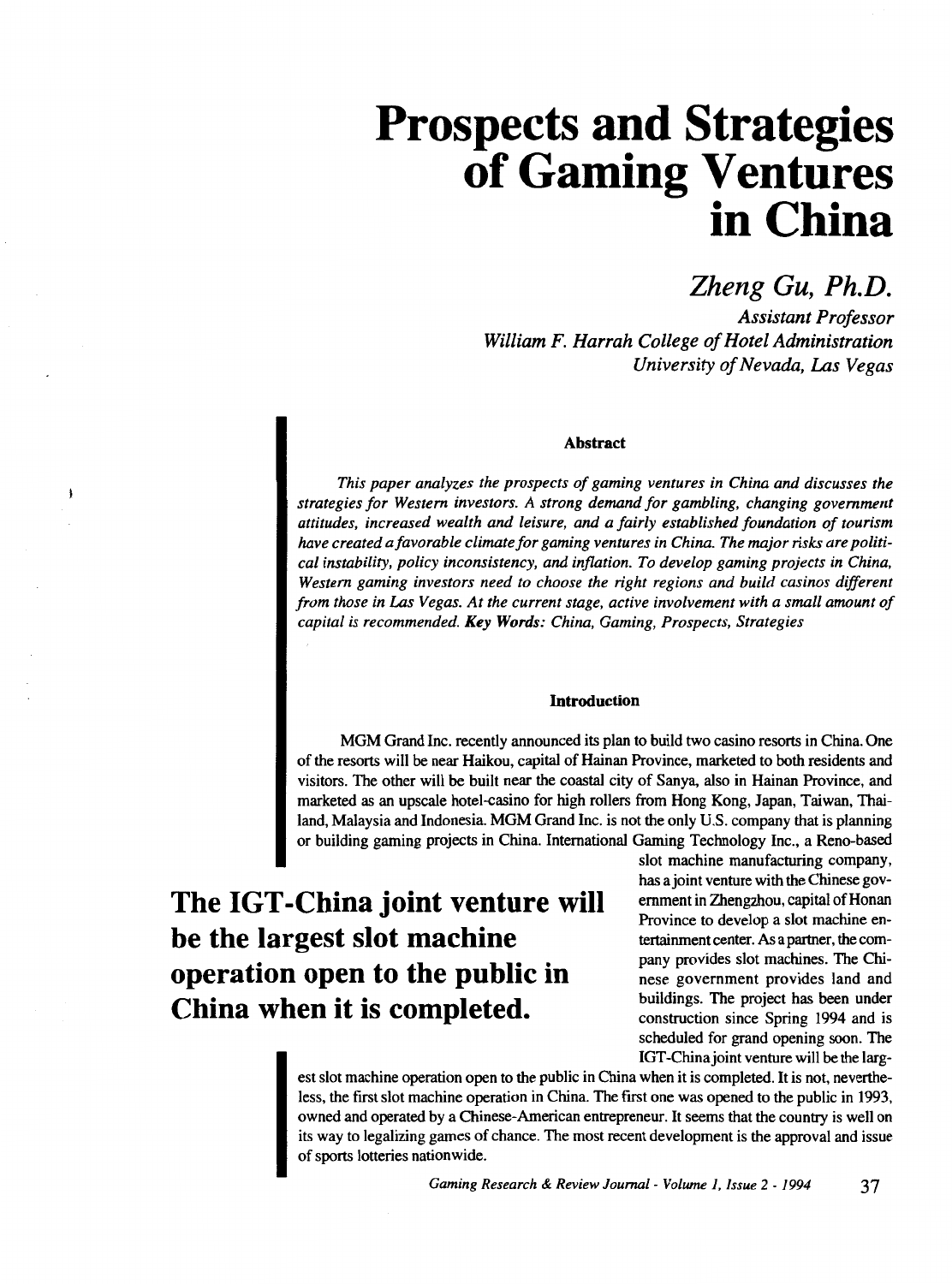The substantial potential return on gaming investment in China has drawn the attention of the U.S. gaming industry. There are, however, different views and opinions about gaming ventures in China. While some gaming executives view China as the most favorable choice in foreign casino ventures, more sound suspicious and cautious. Some industry experts question the political stability of the country. Others are suspicious about the consistency of government policy on gaming issues. Some of the suspicions and cautions are apparently due to the lack of knowledge of the political, economic and cultural climate for gaming ventures in China. To assist the gaming industry in evaluating the investment opportunity in China, this paper analyzes the prospects of gaming investment in China and discusses the strategies for U.S. gaming companies that are interested in gaming ventures there.

#### **Favorable Climate**

In China, gambling is still officially prohibited. It is against the traditional doctrines of Communism. For many people, building casinos in Communist China is beyond imagination. It is true that China has not given up its Communist philosophy, as it claims. China is, in fact, the most pragmatic and business-minded Communist country in the world. One cannot find legalized slot machines in Taiwan, but one can legally play slot machine games in the mainland. Like stock trading, casino gaming is a risk-taking behavior. If China can tolerate risk-taking behavior in stock trading, which is against the Communist philosophy, and establish stock markets, which are typically capitalistic, why can't it tolerate risktaking behavior on gaming tables and open casinos? Gaming investors need not to be over-concerned about the value conflicts between Communism and Capitalism.

Gambling is a traditional Chinese hobby, as is shown in the movie "Joy Luck Club" where the four ladies played "Majian," a game with a history of nearly one thousand years. Many casino games in Las Vegas, such as Pai Gow and Pai Gow Poker, originated from China. Since the communist takeover in 1949, gambling has been outlawed. The government, however, has never been successful in baring people from gambling. Although there is no available statistics on how many people gamble and how much they spend on gambling, the numbers should be significant. The frequent media reports about gambling and related arrests reveal people's zest for the games of chance. In China, it is an open secret that there exists a broad gaming population. A huge market is there waiting to be tapped.

China's economic reform has contributed significantly to the fast growth of its economy. During the five year period 1989 through 1993, the economy averaged 8.6% annual real GDP growth. Real GDP growth for 1992 and 1993 were 13.6 and 13.4% respectively. The fast growth of the nation's economy in recent years has increased the wealth and leisure time of the people. In some public and private sectors, a 5-day work week has been instituted. The population has become more entertainment and pleasureoriented, particularly the young generation. People's taste for games of chance is growing stronger as the nation becomes wealthier. The government is feeling the pressure of increasing demand for gambling. An outlet is needed for the growing demand and legalized casino gaming is the best one.

Illegal gambling has long been a headache for the government, creating social problems and family tragedies. In many cases, gamblers bet everything on tables: money, furniture, houses and even wives. Since 1949, the government has been dissuading and baring people from gambling. The results, however, are far from satisfactory. The situation is getting worse as people are getting richer. It is apparent that baring people from gambling is not a solution. Legalized casino gaming allows people to gamble in a controlled environment. Creating an outlet for gambling demand may be an effective solution to illegal gambling. The approvals of slot machines and lotteries in China show that the government has realized the fact and is leaning toward legalizing and regulating casino gaming as an alternative solution.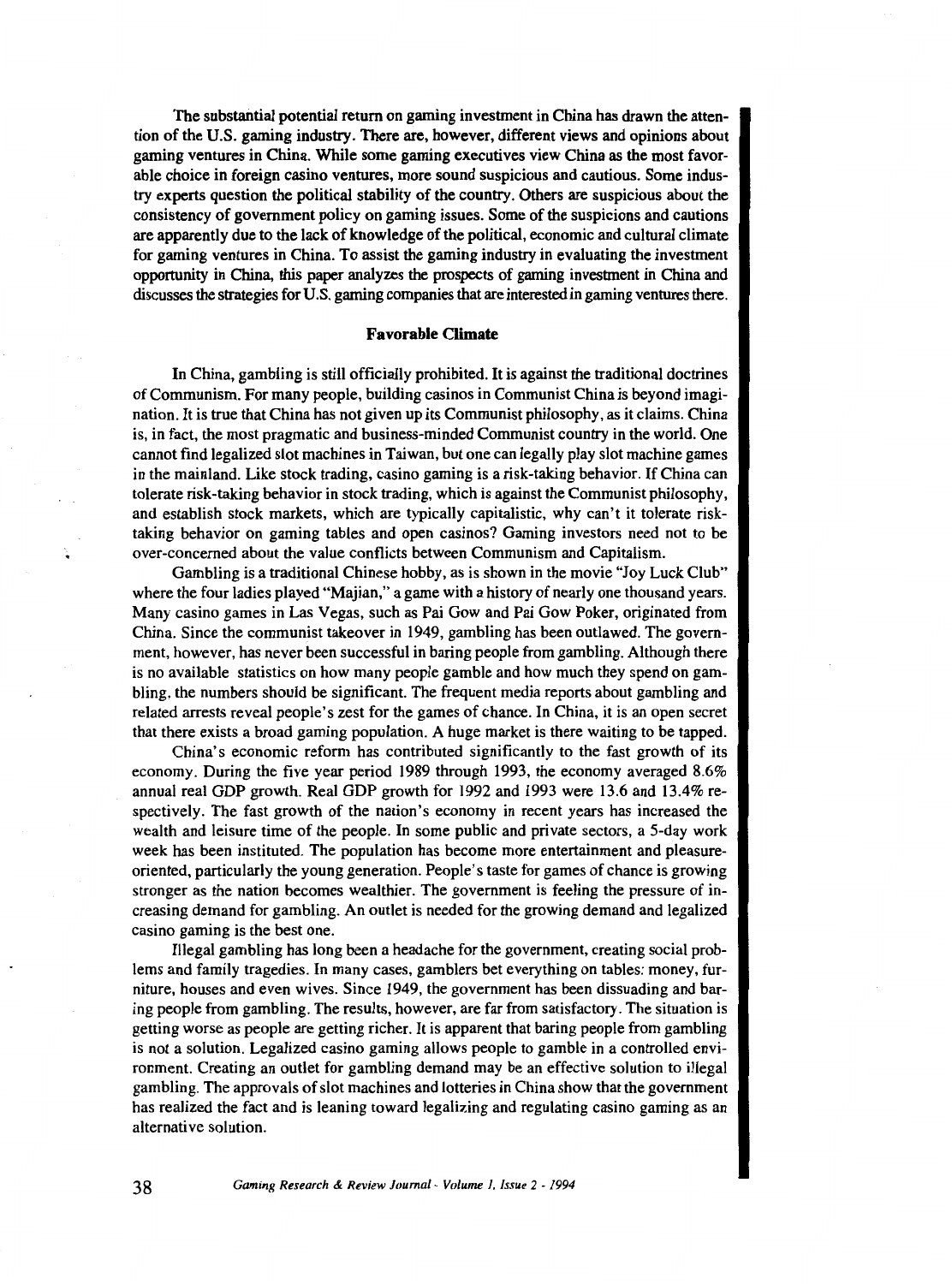#### *Prospects* and *Strategies of Gaming Ventures in China*

China's international tourism operation started in 1978. Although its tourism infrastructure and superstructure are not comparable to those of the industrialized countries, significant progress has been made. A team of capable hotel managers and staffs has formed. With a well established foundation of international tourism already there, gaming ventures in China should not encounter great technical impediments. The costs of investing in gaming ventures in China should be reasonable and the rewards are likely to be substantial.

Casino gaming in China will attract gamblers from the Pacific Rim. The market of casino gaming in China is not limited to its border. It will include those overseas Chinese who live in the Pacific Rim from where China gets most of its international tourists. The government of China is certainly aware of the implication of gaming to its tourism industry. It is not likely that the government will give up the opportunity when other countries in the region are looking at casino gaming as a tourism leverage. Casino resorts in China will generate decent profits for gaming ventures investors. They will also bring more tourism revenues for the government. Both will be the beneficiaries of casino gaming.

#### Risk Factors

**Gambling is a traditional Chinese hobby. The government has never been successful in baring people from gambling.** 

China is a developing nation with a political, economic, and social environment sharply different from those of developed countries. For Western gaming investors, the risks of investing in China are certainly greater than investing in their own countries. Many gaming companies are concerned about the political stability of

China. Their concern is justifiable. Gaming investors should not expect the type of political stability of the United States to appear in China in the foreseeable future. However, as the nation continues its economic reform and strengthens its ties with industrialized countries, political stability should improve over time. At present, China is undergoing a transition from an authoritarian leadership to a collective one, a plus factor to the political stability. Collective leadership will help the nation avoid the shock or turmoil when an influential leader passes away and insure the continuity of government policy. It is possible that China can achieve the level of political stability of its Asian neighbors such as Singapore's in the near future.

Another risk is the inconsistency of government policies on gaming. Consensus on gaming issues has yet to solidify within the government. There are differences between central and provincial governments. While the latter are aggressive on gaming projects, the former is prudent. The central government tends to be more concerned about social impact. Local governments, on the other hand, are more driven by tourism and economic gains. Not long ago, the central government banned some resorts of slot machine operations that had been originally approved, a typical example of policy inconsistency. Western gaming investors, nonetheless, should not be over concerned about the incident since it was targeted at the operations involved in prostitution. As China is still in its experiment stage of gaming ventures, policy inconsistency may be a temporary phenomenon. It may diminish as the government becomes more experienced with gaming operations.

The biggest risk for casino gaming ventures in China comes from inflation. Inflation has been a threat to China's economic reform. It reduces real income and erodes the purchasing power of the people. Rampant inflation will shrink gaming demand, particularly that of small players. It also erodes the profits of casino operations in real term. Inflation threatens not only the nation's economy, but also its political stability. In the past, political turmoil was always associated with rampant inflation.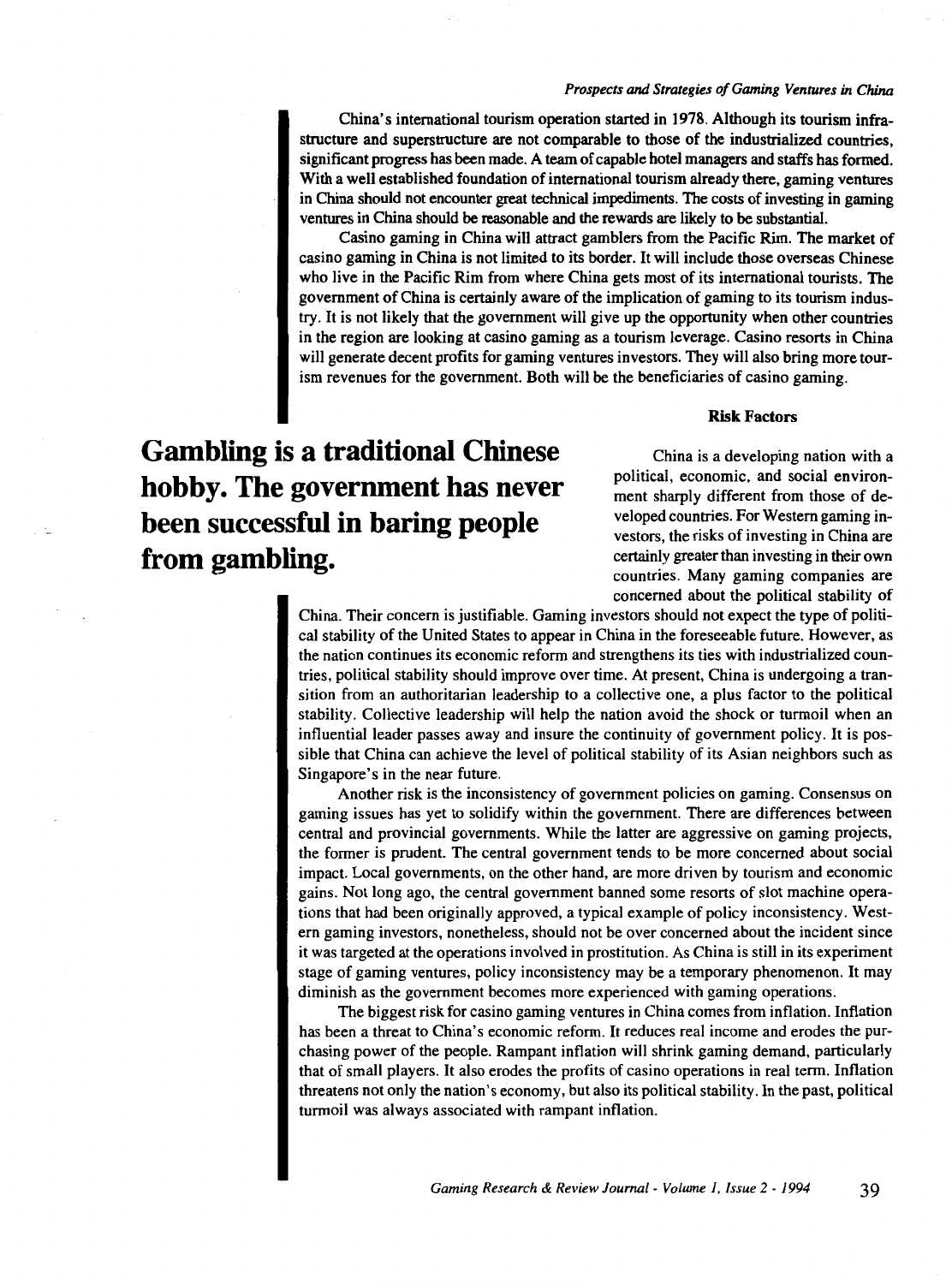#### **Strategies for Gaming Ventures**

Location is critical to the success for foreign gaming ventures. Choosing the right regions for casino projects may help ease governmental interference and increase the potential returns on gaming operations. At present, provinces in East and Southeast China are the best for gaming development. The nation's wealth and personal income have increased significantly thanks to the economic reform. The impact of the economic reform, nonetheless, is uneven across the country. While eastern and southeastern provinces are the main beneficiaries of the economic reform and have been well developed in recent years, the inland provinces are still poor. The people living in the eastern and southeastern coastal provinces, about three billion or one fourth of the population, are fast approaching the living standards of Hong Kong and Taiwan. Those provinces represent the best opportunities for gaming ventures. Not only do they represent the most promising potential

gaming markets, but also they are more independent of the central government because of their economic power.

For the gaming in vestors from the United States, particularly those from Las Vegas, copying Las Vegas type of casinos in China should be avoided. Las Ve-

### **For the gaming investors from the United States, particularly those from Las Vegas, copying Las Vegas type of casinos in China should be avoided.**

gas still has an image problem in the world, and also in China. It is not likely that the government will allow this type of casinos to operate. Games may be revised or redesigned. There may be more restrictions on players and bets. Casinos may be called as "entertainment centers" or "clubs" and their appearances may be modified to avoid headon conflict with Communist doctrines. Gaming operation must maintain a "clean image" in China in order to remain in operation without government interruption. Gaming ventures should never be involved in prostitution and should avoid money laundering. China's dual purpose of developing gaming projects is tourism plus solution to illegal gambling. Foreign gaming ventures who cooperate with the government in achieving its dual purpose will be rewarded for their cooperation.

Even if the government allows Las Vegas style of casinos, it would be unwise for the U.S. gaming investors to develop casino resorts similar to those of Las Vegas. Asian high rollers represent an important gaming market for Las Vegas and have contributed significantly to its gaming revenues. Casinos in Las Vegas certainly do not want to see another Las Vegas on the other side of the Pacific to compete for high rollers. Building casinos of different style in China will help reduce the risk of market erosion for Las Vegas. Gaming ventures in China should explore casinos of Chinese style, creating new Chinese markets and preserving traditional markets for Las Vegas.

The gaming experiment in China started in 1993 and is well under way at present. The trend of legalizing casino gaming in China is not likely to stop. For the U.S. gaming industry, China may be the best overseas investment opportunity. At the current experimental stage of gaming, however, a cautious approach to casino projects in China is necessary. This does not mean that U.S. gaming investors should sit on the sideline and adopt a wait-and-see strategy. While gaming venture opportunities in China are abundant, the best regions for gaming development are limited. Investing large amount of capital in gaming ventures is risky, since there are still many uncertainties. An active involvement with relatively small amount of capital is recommended. Early involvement with limited capital will enable U.S. gaming investors to obtain a good footing in the future land of casino gaming without risking too much.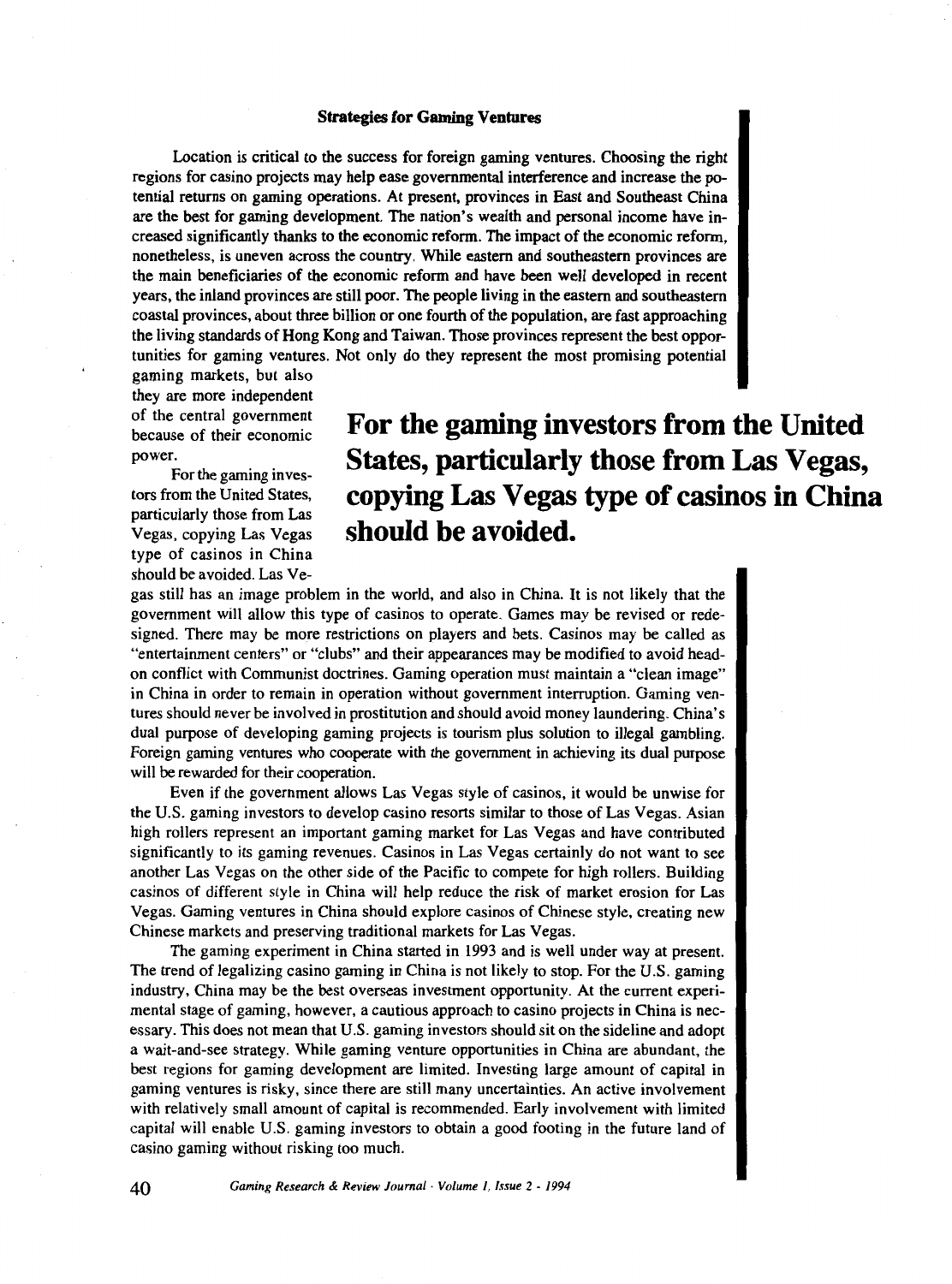#### *Prospects* and *Strategies of Gaming Ventures in China*

The risks of investing in gaming ventures in China are far outweighed by potential returns. Some risks are temporary risks in the initial experimental stage, such as policy inconsistency. This type of risks will diminish over time. Some risks may arise due to differences in culture, politics and economy. These risks can be reduced or avoided if foreign casino ventures have management teams who not only know the operation of casinos, but also know a good deal of China's culture, politics and economy. China is likely to become an economic superpower early next century if it continues its economic reform at the current pace. A politically mature, economically powerful and culturally colorful China can be a promising land for tomorrow's global gaming industry.

#### **References**

LAS VEGAS REVIEW-JOURNAL/SUN, Sunday, August 14, 1994.

INTERNATIONAL FINANCIAL STATISTICS YEARBOOK, 1993, International Monetary Fund, 1993.